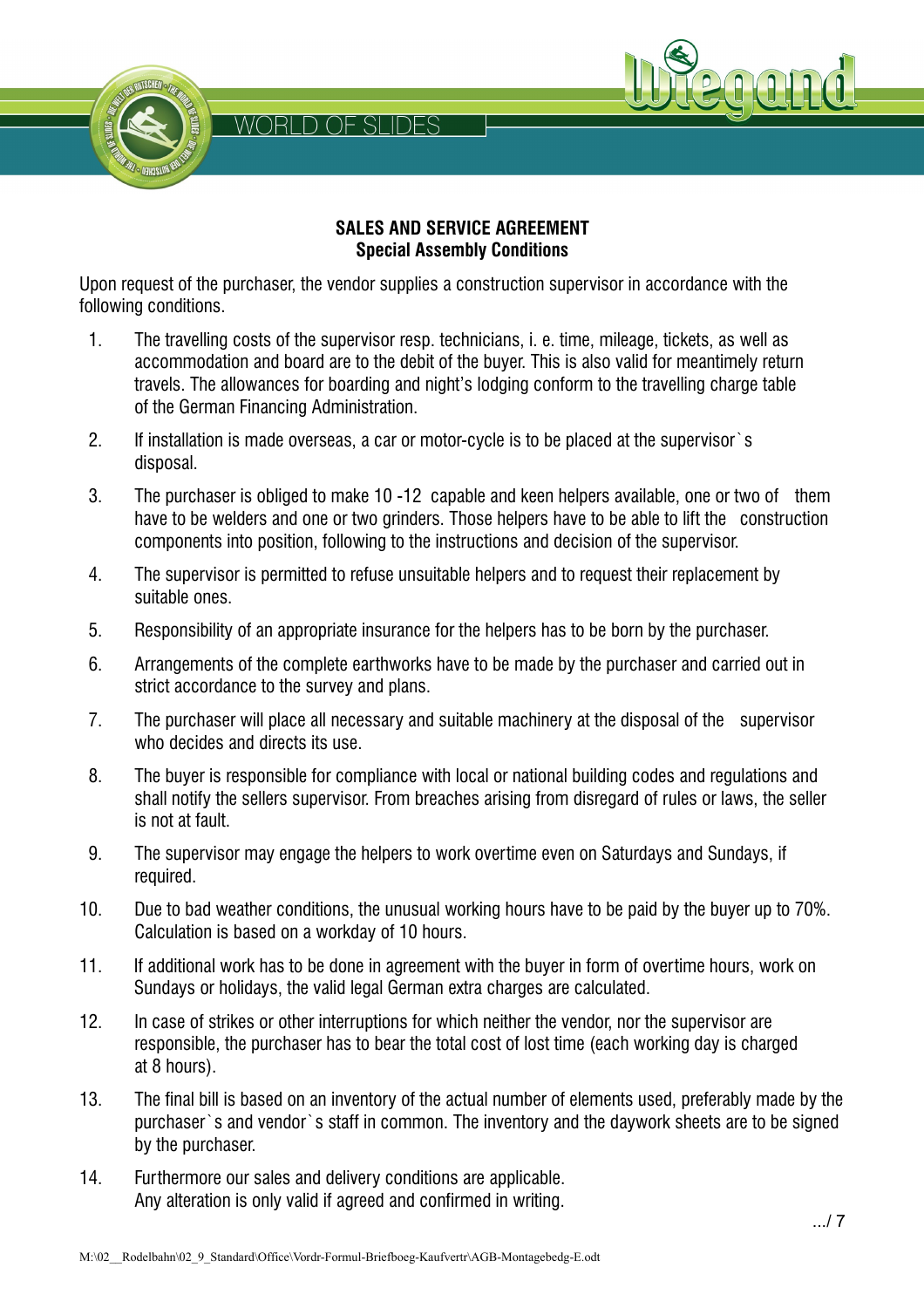# **-GENERAL CONDITIONS OF DELIVERY** *JOSEF WIEGAND GMBH & CO. KG*

## **A General**

1. Our Conditions of Delivery apply to all transactions and take precedence over the Buyer's usual Conditions of Delivery. We do not recognise the Buyer's usual Conditions of Delivery unless they have been expressly agreed by us and we have accepted them in writing.

2. Our Conditions of Delivery apply to all future business transactions and do not have to be expressly agreed. When the Buyer accepts our goods or services, these Conditions are deemed to have been accepted.

## **Offer/Confirmation of Order/Extent of Delivery**

1. Our offers are without obligation. The nature and extent of our delivery obligation is determined exclusively according to our written Confirmation of Order. Services not mentioned in the Confirmation of Order are not part of the Extent of Delivery.

2. Supplementary agreements and alterations require our written confirmation for their validity.

3. Weight, power, velocity and other performance details and any illustrations, models or descriptions are to be regarded as approximate only. Deviations up to 20% acceptable. Estimates of costs are only binding where specifically agreed in writing.

4. If in our opinion a change from the agreed method of construction is necessary we are entitled, after notification to the Buyer, to employ a different design or method that serves the same purpose. The different design or method, including any alteration in the cost and the delivery time caused thereby, is deemed to have been accepted by the Buyer unless an objection is lodged in writing within 14 days from the date of despatch of the notification. Following any such objection the agreed design or method stands, but in consequence there may be an appropriate change to the original time of delivery.

5. We reserve our right of ownership and copyright of all estimates, drawings, calculations, technical data and any other documents, which must not be made available to third parties.

6. Site inspections, pegging out on site, surveys, technical drawings and calculations are charged separately at cost.

7. All earthworks as well as foundations are carried out by the Buyer.

#### **C Price/Payment/Reservation of Proprietary Rights**

1. Our prices and/or reimbursements are always in respect of deliveries or services ex-works, excluding packaging. Packaging is charged at cost and is not returnable. Deliveries and Orders for which fixed prices have not been expressly agreed are charged at the prices or daywork rates applying at the date of delivery or service plus postage, freight, packaging and value added or equivalent tax, without discount or other reduction. If payment in a foreign currency has been agreed, all changes to the currency or to the exchange rate after the date of the Confirmation of Order are at the charge of the Buyer.

2. Payments are due in full in cash without deduction:

- a) For domestic transactions
	- 1/3 of the price on receipt of our Confirmation of Order
	- 1/3 of the price when the principle portion of the goods is ready for delivery
- The balance within a further month.

b) For export transactions

- ½ of the price on receipt of our Confirmation of Order
	- The balance in cash against documents or by means of an irrevocable and accepted letter of credit to be opened when the goods are ready for delivery.
- c) Money orders, cheques, drafts or bills of exchange are accepted by special agreement only, and only on account of payment due subject to deduction of all collection costs, discounts and other bank charges

3. We reserve the right if the agreed date of payment is exceeded, without notification of default, to charge interest at 5% above the current bank rate of the Deutsche Bundesbank for sums due and for such time as the payment remains unpaid. Partial deliveries can be calculated separately.

4. The Buyer has the right to withhold or reduce payment if its

counter-claim has been established as legally binding, is uncontested and has been accepted by us. The exercise of the Buyer's rights of retention and set off is only valid insofar as it relates to the uncontested counter-claim and to no other separate Contracts between us.

5. We reserve the right of ownership on all goods delivered by us to the Buyer until the Buyer has discharged its full obligations under the Agreement, including future obligations, and all interest costs and expenses arising hereunder. The goods whilst remaining our property must be insured by the Buyer against loss of any and all kind.

6. In case of distraint, seizure or similar action of any authority or other third party, the Buyer must inform us immediately, supply all information and make requested evidence available to us. In asserting our right of ownership, the validity of this Agreement will take precedence to any subsequent agreements made by the Buyer. Once in our possession, we are entitled to dispose of the goods, the proceeds of which, after deduction of the reasonable costs of disposal, to be credited against the obligation of the Buyer.

7. If our right of ownership in accordance with the preceding paragraph is not legally valid under state law where the reserved goods are located, the next best possible security available under the law of that state is taken in lieu. The Buyer must assist in all events and with any measures we may take to protect our right of ownership over the goods or, failing that, another right to the goods.

8. We reserve the right to demand advance payments or the provision of securities or to rescind the contract if circumstances arise or become known which appear to endanger our claims.

9. The incorporation of reserved goods in a site or building by either ourselves or the Buyer always takes place only for temporary purposes and they do not become part of the land or building. We are able to remove the goods at any time until full payment is received.

10. With an accepted order the Buyer acknowledges validity of our extended right of ownership and has not expressly opposed it. In case of onward sale, the Buyer must inform the Purchaser of our right of ownership.

#### **D Delivery Date/Force Majeure/Delay**

1. The agreed delivery time commences with the receipt of order in writing, receipt of all technical information required for the execution of the contract and receipt of deposit. The delivery date is deemed to have been observed if the goods are ready for despatch. The observance of delivery time presupposes the due performance of the Buyer's obligations.

2. Partial deliveries are permissible.

3. Force Majeure or unforeseen circumstances which are outside our control whether or they occur with us or our subcontractor and with regard to personnel, energy or raw material shortages, instructions of any authority, results of labour disputes, traffic delays, factory breakdowns or similar delivery obstacles, suspend our delivery obligation and entitle us to extend delivery time by an appropriate amount or, if the execution of the delivery is rendered substantially more difficult, to withdraw from the contract in whole or in part. This also applies when sub-contractors do not supply us correctly, but in this case we cede to the Buyer all claims against the sub-contractor due to the sub-contractor's failure to deliver on time. Claims for damages against us by the Buyer are excluded in such cases.

The above circumstances are also not our responsibility if they occur during an already existing delay in delivery.

4. If we are responsible for delay in delivery time, the Buyer is entitled to demand a flat rate compensation of 0.5% of the contract value for each complete week of delay with a maximum amount payable limited to 5% of the contract value.

5. The Buyer is entitled to claim compensation for a delay in delivery time up to the total of the anticipated loss only if the delay is caused intentionally or is due to our gross negligence. The liability for compensation is limited to 20% of the proven damages, but not more than 30% of the contract price.